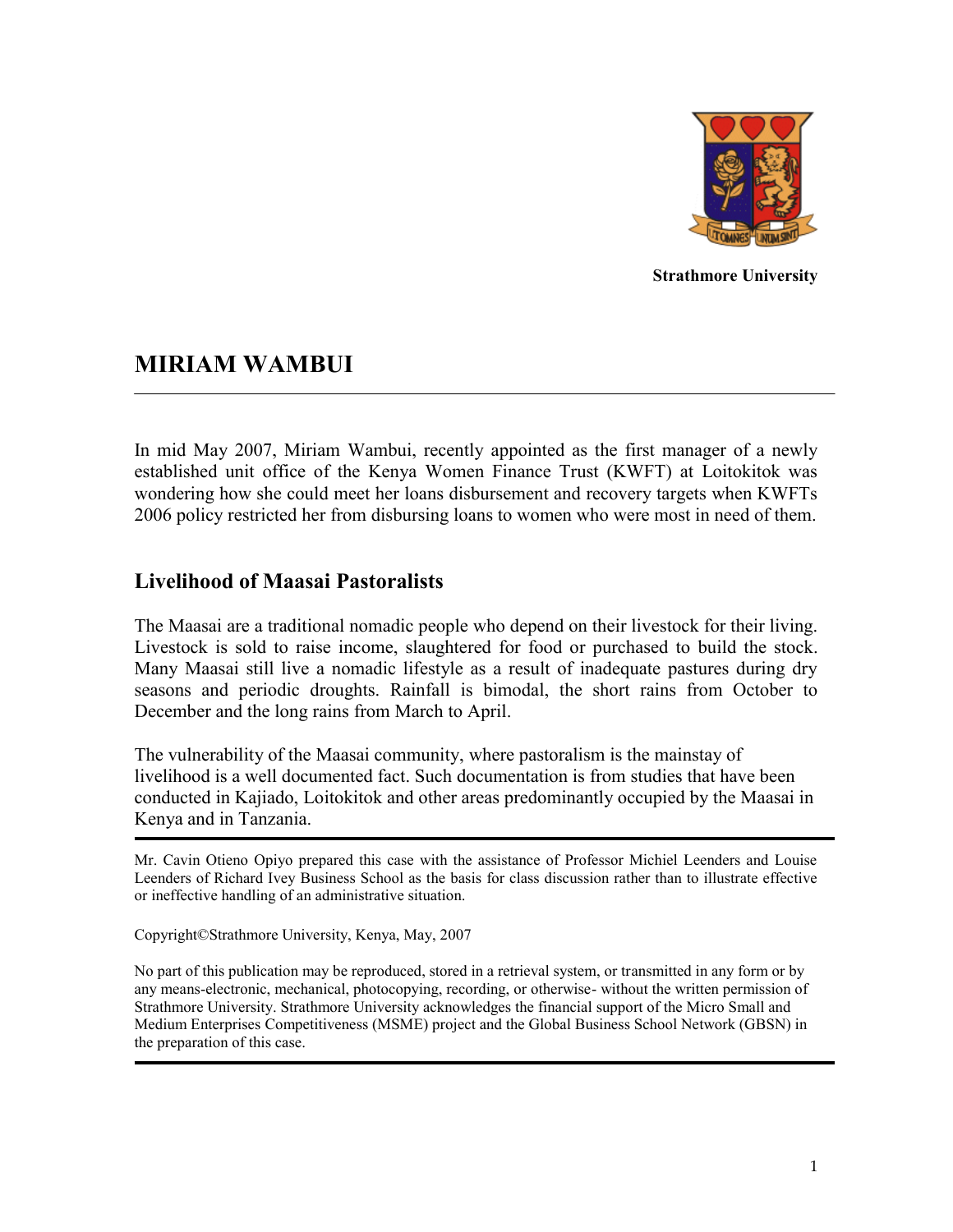These studies<sup>1</sup> indicate that the Maasai Pastoralists are increasing restricted from accessing key resources to their livelihood such as pasture, water and through passage for their livestock. This perpetuates the community's vulnerability to drought herd loss. The most vulnerable groups in many villages in Maasailand are drawn from the original population of the Maasai herders who sold their land and find themselves with diminished herds and lacking farming skills that would enable them to farm.

In this situation, the Kenya Women's Finance Trust, a non governmental development agency working in Maasailand as well as other parts of the country, has attempted to alleviate poverty and mitigate food insecurity by providing services to help the diversify away from pastoralism through gradually changing economic occupations and changing the main sources of income.

# **Miriam's Experience in Kajiado**

Kajiado town is some 70 kilometers outside Nairobi, Kenya. The town is traditionally inhabited by the Maasai Community. As of January 2005, Miriam was promoted to a new position of KWFT's branch manager at the newly established office in Kajiado. Miriam's previous position was that of a Business Development Officer at the Thika branch, where she had worked from 2002, the year she first joined the organization. Miriam holds a diploma in business administration and a certificate in Certified Public Secretary II. She is currently undertaking a professional course in credit management.

Miriam's organization, KWFT, was established in 1981 and is focused on facilitating access to sustainable financial services to women entrepreneurs from low income and vulnerable groups. KWFT provides both group and individual based financial services to women entrepreneurs through a regional network countrywide.

Miriam's experience in Kajiado has helped her to appreciate the social and economic challenges facing the Maasai pastoralists and to understand the traditional cultural customs and norms that influence her clientele from this community. With this knowledge Miriam worked skillfully to meet her funds disbursement targets in Kajiado a feat that earned her promotion to the newly established branch in Loitokitok.

## **The 2005-2006 Drought**

 $\overline{a}$ 

In January 2005, shortly after assuming the new office of branch Manger at Kajiado, Miriam undertook an aggressive client recruitment drive that increased the total clientele from the Maasai pastoralist community to more than 300 women comprising an estimated proportion of 20% of the total clientele of KWFT in Kajiado. However, In December 2005

<sup>1</sup> Heffernan C., F Misturelli and L Nielsen 2001 *Restocking and poverty alleviation: the perceptions and realities of livestock-keeping among poor pastoralists in Kenya.* Veterinary Epidemiology and Economics Unit, Department of Agriculture, Reading.

Waller R 1999 Pastoral poverty in historical perspective pp20-49 in Anderson D and V Broch-Due *The poor are not us.* James Currey

Homewood, K., P Kristjansen and P Trench Land use and Livelihoods Change in Maasailand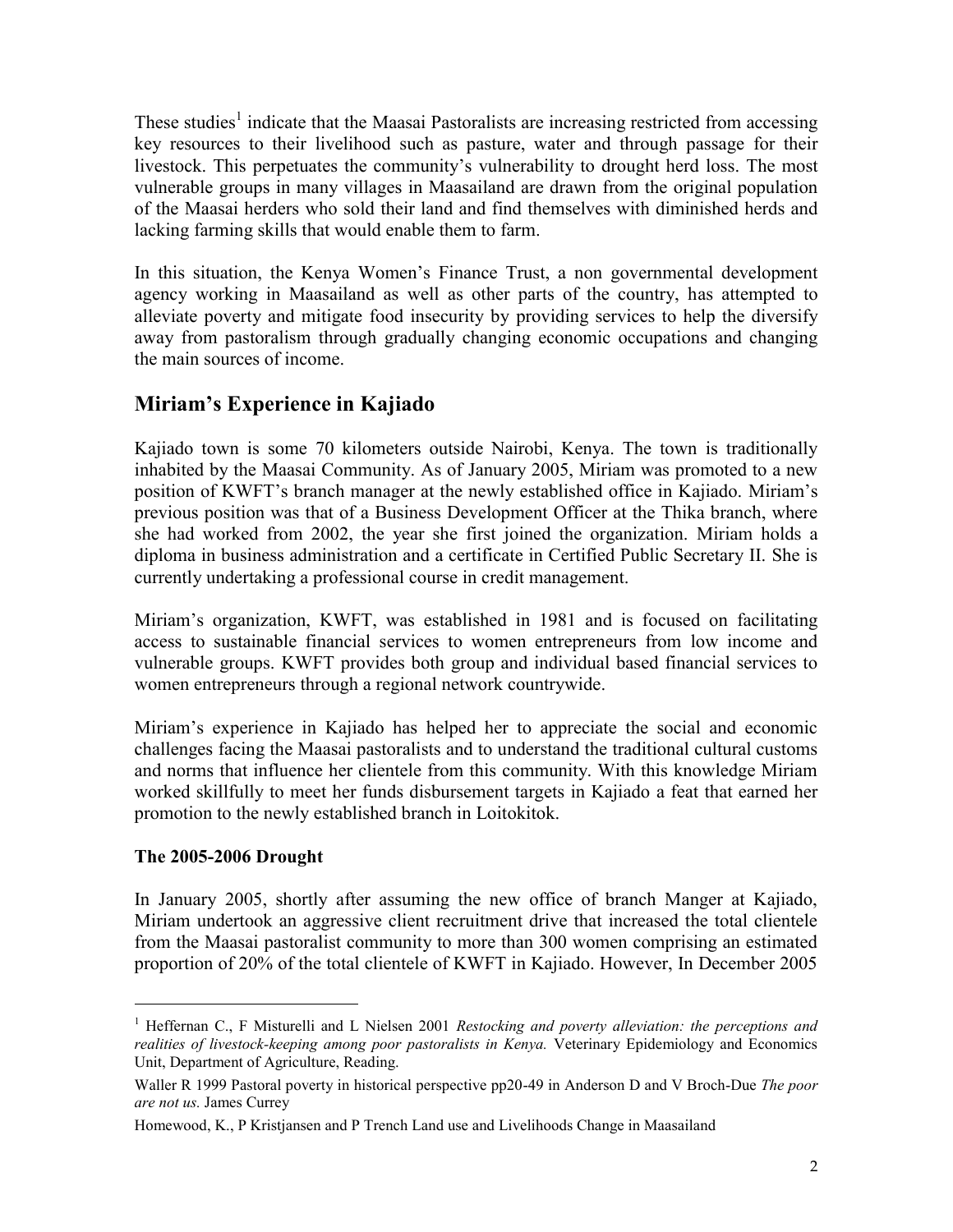an unexpected severe drought hit Maasailand and families began to leave the village beginning with the most vulnerable.

At the onset of the drought, Miriam intensified field visits to follow up on clients in order to improve loan repayments. At this point in time the prices of livestock fell rapidly to less than one third of their usual prices while on the other hand food prices short up steeply. It became increasingly difficult for Miriam to collect any money from her clients in this community as the situation deteriorated. Eventually all the pastoralists left with all their families to various destinations in search of pasture and water for their livestock. These areas were beyond the jurisdiction of Miriam and the livelihoods of the families were severely threatened that loan repayments ceased all together. The outstanding loans were a total of Ksh 6 million.

# **KWFTs 2006 Policy**

Following the effect of the drought on the financial returns of the Kajiado branch, Miriam filed a report on the situation to her regional Manager in Machakos who in turn conveyed the information to the head office in Nairobi. The regional manager paid a visit to the Kajiado office and sometime later a team from the head office visited. On both occasions, meetings with the community leaders were held in an attempt to seek a solution to recover the loans. The team from KWFT's head office in Nairobi expressed concern on the possibility of bad debts and anticipated that about Ksh. 2 million would be written off. Miriam was instructed to suspend any further loans to the women from the Pastoralist community.

When the drought came to an end in the period of June to July 2006, the pastoralist families returned to their homesteads. Miriam began an intensive follow up of the clients and managed to recover all the outstanding amounts by December 2006.

Miriam was promoted to head a new branch in Loitokitok and her remuneration improved. She is aware that her previous success in meet her loan disbursement targets resulted from a close collaboration and support from the Maasai community and their leaders including civil servants, especially in the recovery of the outstanding loans.

However KWFT's new policy resulted into the proportion of clientele from the pastoralist community reducing tremendously from 300 to about 50 with a total loan portfolio of less than Ksh 1 million from more than Ksh 6 million The proportion of 50 is against more than 1100 clients with a total portfolio of Ksh 356 million at the Kajiado branch.

Miriam is aware of the difficult situation of the pastoralist women who bear the responsibility for daily family needs. Following her experience in Kajiado, she strongly feels that the women from the pastoralist community presents KWFT with a huge potential for growth despite the existing challenges of delivering services to this category of clientele. In her opinion, KWFT may tackle the challenges posed by the cyclical and unpredictable droughts by designing and launching a specific product tailored to this community that takes these unpredictable situations into account. There is little she can do at the moment to influence change in KWFTs 2006 policy. However she has anew